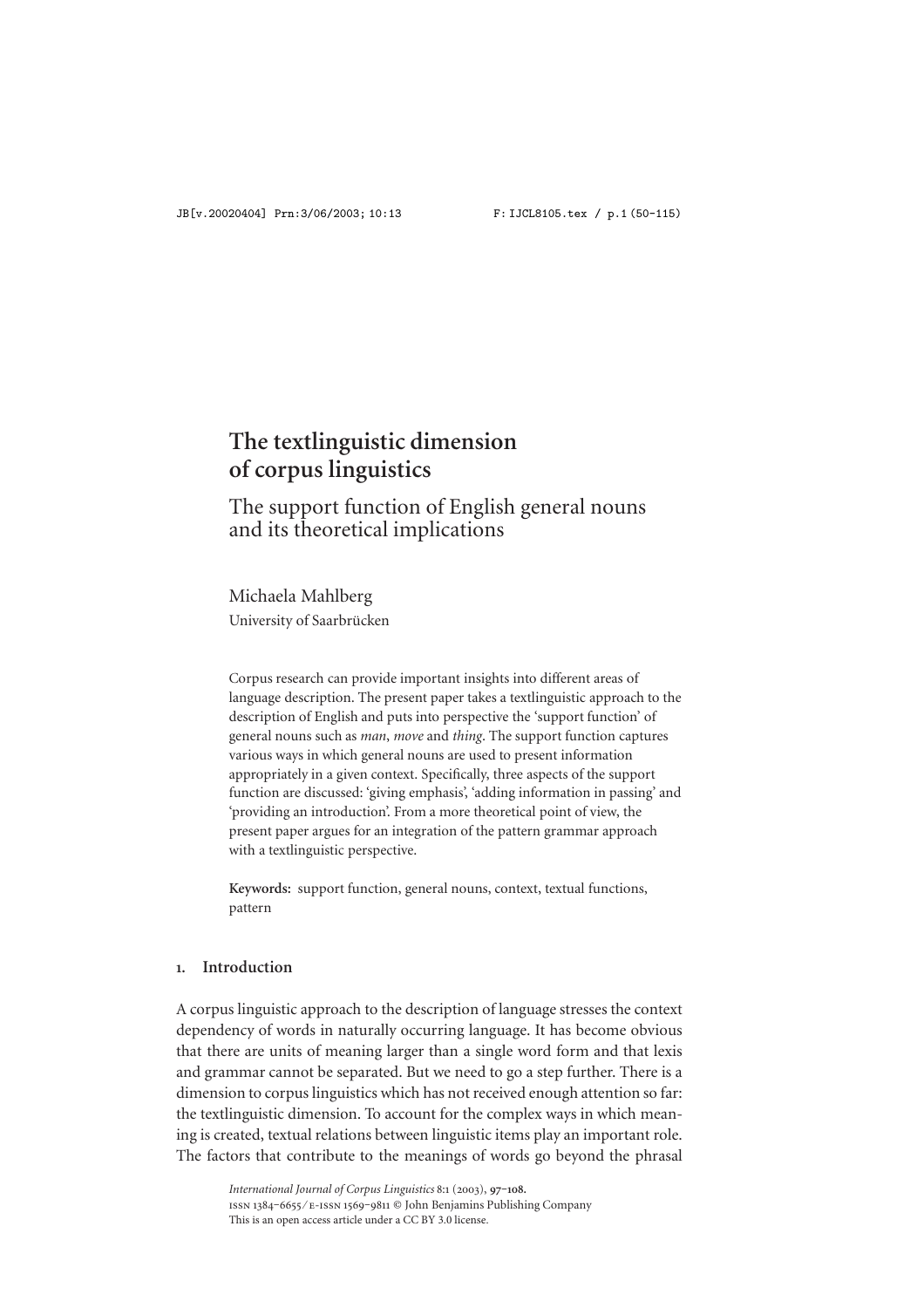context, and the functions that words tend to fulfil in texts can be regarded as part of their meaning. For some words this seems to be more obvious than for others. The pronoun *he*, for instance, is typically characterised by its potential to function as a cohesive device, but it is not only the traditional 'function words' that fulfil textual functions. Textual behaviour can be an important feature for 'lexical words', too. In the present article I will illustrate this by looking at the support function of general nouns.

# **. General nouns**

The expression 'general noun' can be found in uses where no theoretical definition is implied, but it is also used in contexts that draw on Halliday and Hasan's [\(1976\)](#page-10-0) approach. Halliday and Hasan [\(1976:](#page-10-0)274) describe general nouns as "a small set of nouns having generalized reference within the major noun classes, those such as 'human noun', 'place noun', 'fact noun' and the like." They give the following examples:

| people, person, man, woman, child, boy, girl [human] |                             |
|------------------------------------------------------|-----------------------------|
| creature [non-human animate]                         |                             |
| thing, object [inanimate concrete count]             |                             |
| stuff [inanimate concrete mass]                      |                             |
| business, affair, matter [inanimate abstract]        |                             |
| move [action]                                        |                             |
| place [place]                                        |                             |
| question, idea [fact]                                | (Halliday & Hasan 1976:274) |
|                                                      |                             |

For Halliday and Hasan [\(1976:](#page-10-0)274) a general noun is "a borderline case between a lexical item [...] and a grammatical item". Therefore such a noun can create a special kind of cohesion, which Halliday and Hasan [\(1976:](#page-10-0) 279) illustrate with the following – by now famous – example:

| I turned to the ascent of the peak. $\begin{cases} (1)$ The ascent (2) The climb<br>(3) The task (4) The thing |          | is perfectly easy. |
|----------------------------------------------------------------------------------------------------------------|----------|--------------------|
|                                                                                                                | $(5)$ It |                    |

(Halliday & Hasan [1976:](#page-10-0)279)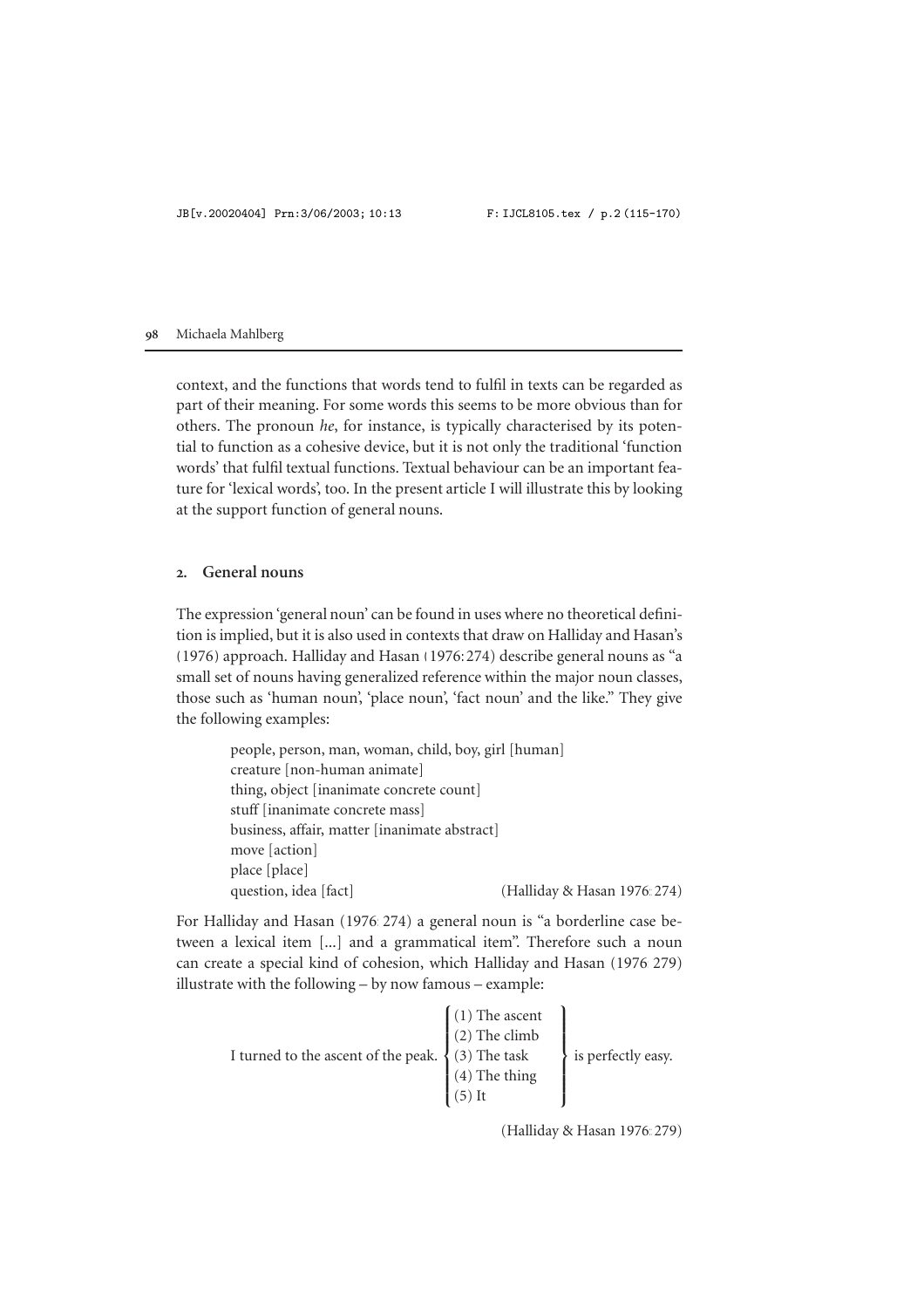Here we have a continuum of cohesive elements. Moving from top to bottom of this scale the expression becomes more general, and the general noun *thing* comes just before the pronoun *it*. Thus general nouns are compared to pronouns: in both cases "interpretation is possible only by reference to something that has gone before" (Halliday & Hasan [1976:](#page-10-0)275). Halliday and Hasan [\(1976\)](#page-10-0) raise an interesting point when they stress the functional interpretation of items which are typically described from a lexical point of view. General nouns have also attracted the interest of other researchers and this class overlaps to some extent with subcategories of nouns such as 'anaphoric nouns' (Francis [1986\)](#page-10-1) or 'shell nouns' (Schmid [2000\)](#page-10-2), for instance (for an overview see Mahlberg [2000\)](#page-10-3).

The definition of general nouns that is used in this article derives from the analysis of natural language data. It captures the notion of 'general meaning' by considering the frequency of these nouns and their textual behaviour (cf. Mahlberg in preparation):

> general nouns are nouns which are relatively<sup>1</sup> frequent and which fulfil several textual functions.

Within the scope of this article I cannot go into details about a description of general nouns, but I will focus on one of their textual functions. Textual functions are understood here as these functions of a word which connect it with its context and contribute to the creation of a text, i.e. a unit of communication. We can identify various kinds of textual functions and one word may fulfil several of them at a time. The cohesive function is one example of the textual functions that general nouns can fulfil, though a corpus linguistic approach opens a new view towards the concept that Halliday and Hasan [\(1976\)](#page-10-0) suggest (cf. Mahlberg  $2000$  $2000$ ).<sup>2</sup> The support function, which is the focus of interest of this article, is another important factor in the description of general nouns. As a feature of these nouns the support function illustrates how functional characteristics of words can be integrated into a description of their meaning.

# **. The support function**

The relationship between meaning and context is not only crucial for general nouns, it is one of the central issues in corpus linguistics. Its theoretical basis can be seen in Firth's contextual theory of meaning, as is argued by Tognini-Bonelli [\(2001:](#page-11-0)157f.), for instance. For Firth [\(1957:](#page-10-6)19) all statements of mean-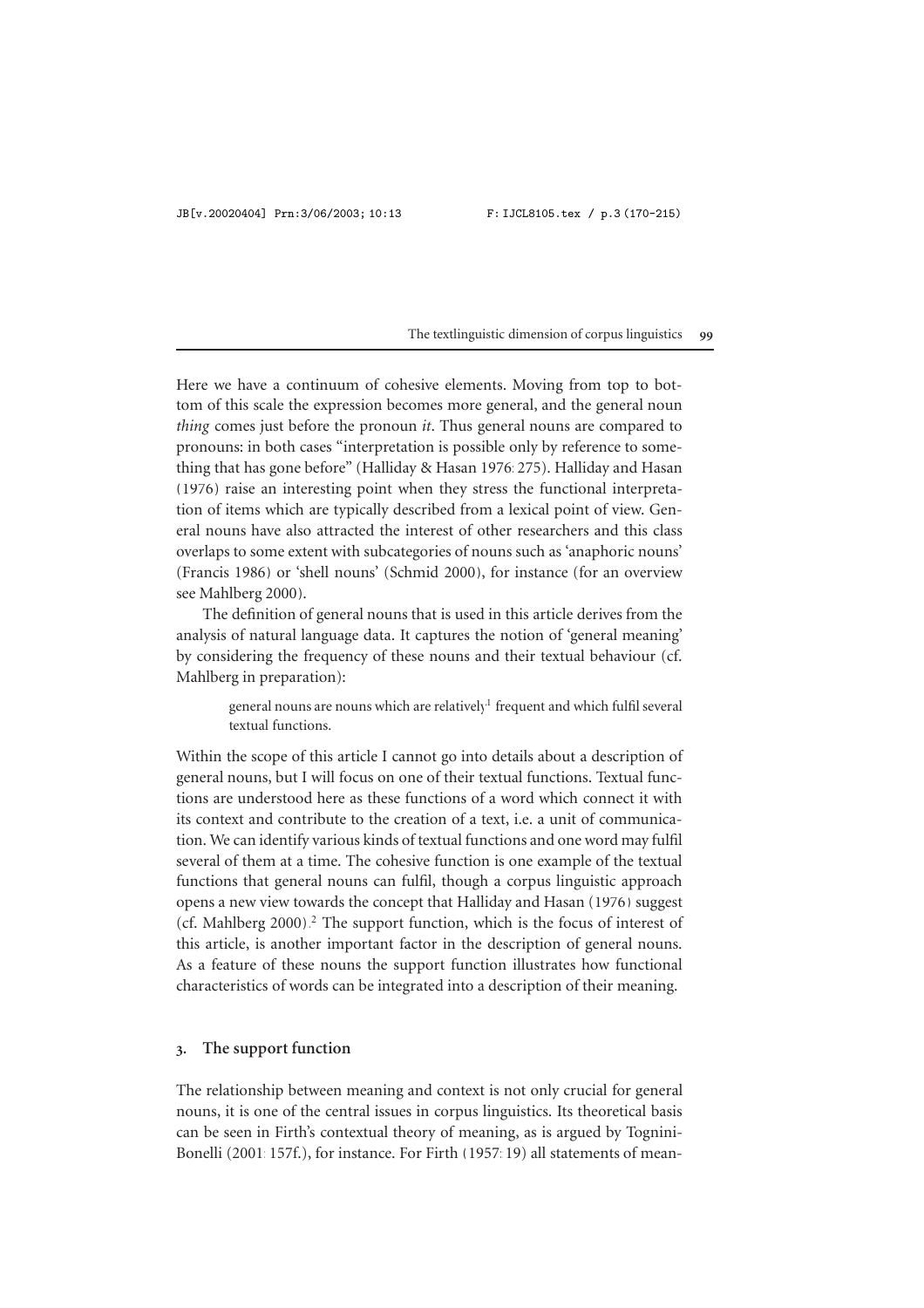ing are statements of contextual relations. Linguistic items have to be seen both in their linguistic and their situational context. In this way language can be seen as action (cf. Tognini-Bonelli [2001:](#page-11-0)4) and we can define meaning as use (cf. Stubbs [2001:](#page-11-1)20). Thus meaning and function are not separable. Within a corpus semantic approach, meanings are described on the basis of the evidence provided by natural language data (Stubbs [2001:](#page-11-1) 20). This data, however, calls for new terms and concepts in order to arrive at an adequate language description. Some important steps in this direction have already been taken by Sinclair [\(1998\)](#page-10-7), who offers an illuminating description of the notion of 'lexical item', and by Hunston and Francis [\(1999\)](#page-10-8) with their highly innovative 'pattern grammar' approach.

It is especially the concept of 'pattern' that plays an important role for the support function as a feature of general nouns: "The patterns of a word can be defined as all the words and structures which are regularly associated with the word and which contribute to its meaning" (Hunston & Francis [1999:](#page-10-8)37). Another important observation is the following: "words which share a given pattern tend also to share an aspect of meaning" (Hunston & Francis [1999:](#page-10-8)3). The data, however, shows that Hunston and Francis' [\(1999\)](#page-10-8) concept alone is not sufficient to capture the phenomena under investigation. In Section 5, I will discuss the pattern grammar framework in more detail, but first, I will give a definition of the support function and look at examples to illustrate this concept before I move on to a discussion of its theoretical implications. The examples are taken from the British National Corpus and the Bank of English.<sup>3</sup> In the present article a discussion of quantitative aspects is deliberately excluded, since the focus is on a qualitiative description of the support function. This, however, is not to imply that qualitative and quantitative aspects are independent from each other (cf. Mahlberg in preparation).

The support function is defined as follows (cf. Mahlberg in preparation):

A noun fulfils the support function if it occurs in a construction where it does not contribute much factual meaning but helps to present information according to the communicative needs of the speaker/writer and hearer/reader.

The term 'support function' is partly motivated by an expression that Sinclair [\(1999\)](#page-11-2) uses when he describes the functions and uses of the noun *way.* He argues that in a major part of its occurrences *way* can be characterised as "offering its 'noun-ness' as a support for other words" (Sinclair [1999:](#page-11-2) 172). According to Sinclair [\(1999:](#page-11-2) 172) most of the functions of *way* "seem to be of an enabling nature", i.e. that phrases with *way* can contribute "to the flexibility and ex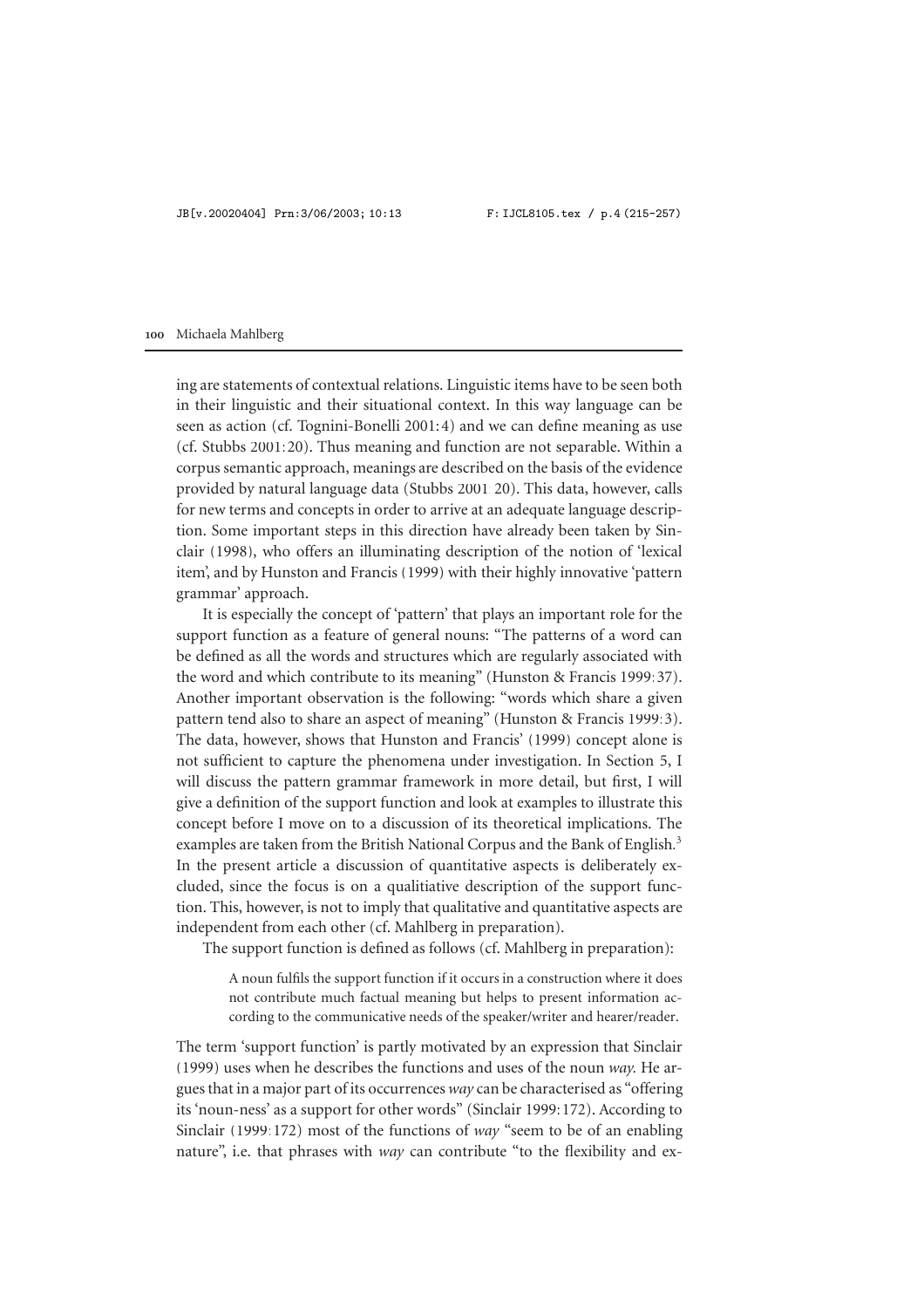tendibility of the syntax" (Sinclair [1999:](#page-11-2)169). In the following concordance (1) we find instances of *way* introducing both finite and non-finite postmodifying structures into clauses (*way in which/of/to...)*.

(1) *way* (BNC)

tional Geriatric Medicine Service. The way in which specialist health ed towards Miss Shiffins and the funny way in which they ( Pip and aucus, have been deeply unhappy at the way policy has developed during Lucky Penny insurance provides a sure way of boosting purchaser's ng to react, if we were going to find a way of cantering the problems we able foods. A simpler and more pleasant way of achieving the same end was to grammar and syntax, besides being a ready way to introduce general linguistic ndfather had explained that the only true way to bake bread was to burn it ence and technology, , thinks that another way to save money is to merge Russia

While from a syntactic point of view such constructions can be interpreted as forming complex structures, with regard to the communicative situation the nominal expressions might contribute to the efficiency of the text, as in the following two examples of *move*:

- (2) (BoE) So Mr Clarke's *move* at the Madrid summit to pre-empt further discussion by reiterating the Cabinet line has infuriated vocal sceptics such as John Redwood and Bill Cash.
- (3) (BoE) Dresdner, from Germany, has been mentioned as a possible bidder in the French market – a *move* to which the French Government is opposed – while Germany's Commerzbank has been rumoured to be interested in buying up Flemings in the UK.

In example (2) *move* can be said to have the meaning 'action', or more precisely 'action that you take in order to achieve something', which seems to be among the most frequent meanings of this noun (cf. *Longman Dictionary of Contemporary English* [1995,](#page-10-10) *Collins Cobuild English Dictionary for Advanced Learners* [2001\)](#page-10-11). In our example the aim of the action is given in the infinitive construction: 'to pre-empt further discussion'. The person who acts is given by the genitive. We learn where the action takes place and it is even stated what Mr Clarke does: he reiterates the Cabinet line. All this creates a long noun phrase which is packed with information. But the head of this noun phrase, the noun *move*, does not contribute much to the facts that are described. Instead, it provides a kind of hook onto which all the other information can be put. So the support by *move* enables this efficient packing of information. Similarly, example (3) illustrates an efficient way of presenting information. Here *move* allows some information to be added which is not directly integrated in the clause structure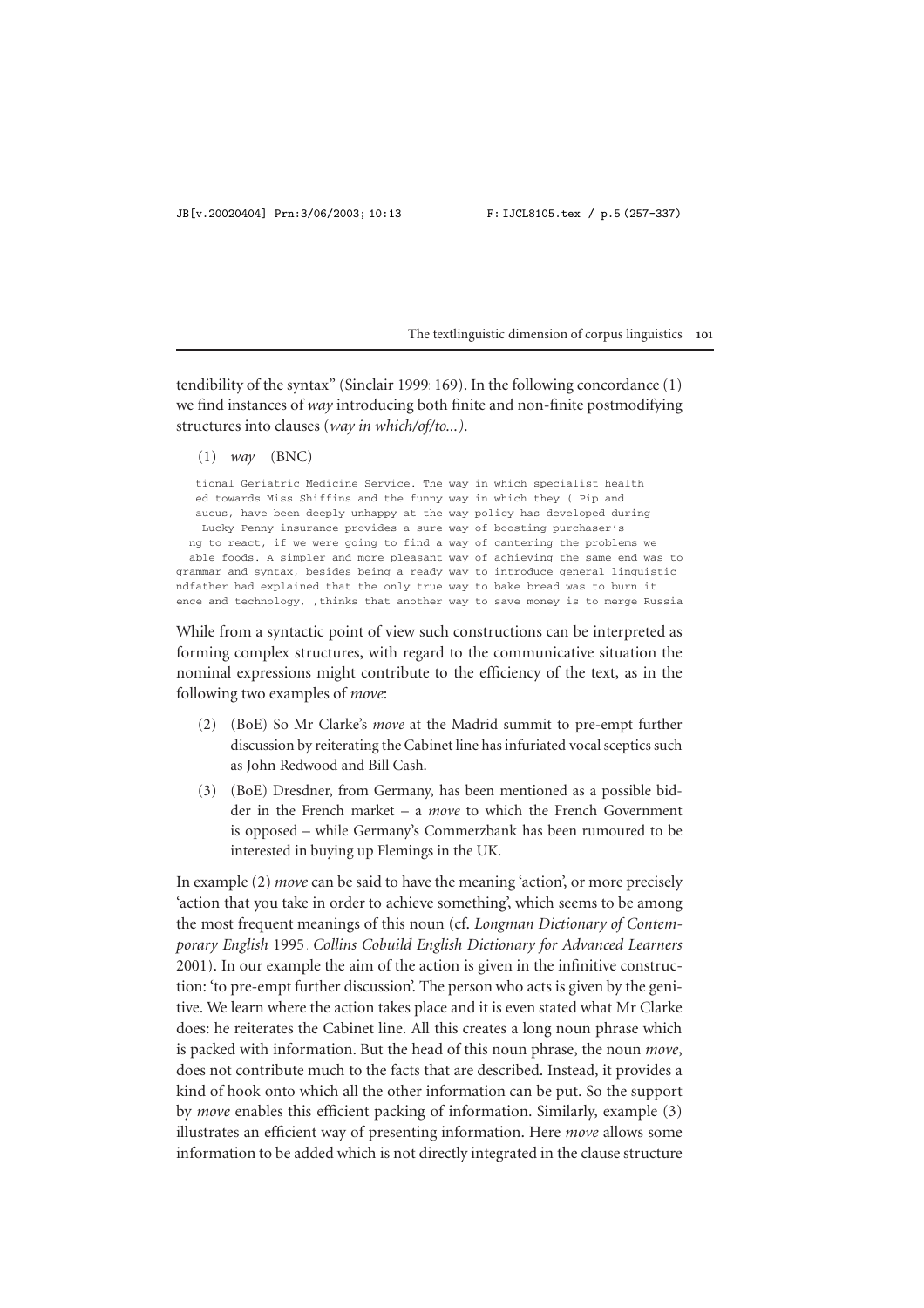but is given in hyphens like a kind of comment. The important thing is not to inform the reader that Dresdner's bidding in the French market is a move, but that the French Government is opposed to it. And the construction with *move* allows this point to be made in a compact and short form.

So far the description of examples has focused on the aspect of efficiency in packing information. However, the support provided by a general noun can also play a part in the creation of other effects. In the following, three aspects of the support function will be illustrated. Here it is important to stress that it is not the noun on its own that creates a special effect, but the noun contributes to a certain way of presenting information.

# **. Presenting information**

#### **.** Giving emphasis

One of the effects that can be created with the help of a general noun is emphasis, as in the following examples:

- (4) (BoE) As there was only one gold medal, the tie was split in favour of Bruce Birchall because of his perfect 25/25 score on round two. A *man* who can state with conviction that 179084 is the number of cheese-graters in Swindon deserves the title of World Creativity Champion.
- (5) (BoE) IT would doubtless be too much to expect Spurs fans to suddenly express a sweetness for Alan Sugar, a *man* who's been subjected to more abuse and hate mail than the average child molester.
- (6) (BoE) The eye shadow looked so good that Liz's friend decided to borrow it (a *woman* who rarely spends less than <KPD> 20 on her on her makeup) and became an instant convert.

Example (4) contains the final sentences of a text about a creativity competition. Somewhere in the middle of the text the tasks of the contestants are explained and we learn that they have to deal with the following problem: If 179,084 is the answer, what was the question? The relative clause in the last sentence of the text refers back to this task and presents the suggestion that was regarded as the most creative one: Bruce Birchall suggested that 179,084 was the number of cheese-graters in Swindon. Since Birchall's answer is given in a relative clause that modifies the general noun *man* this information is presented in an indirect way. The use of *man* with the indefinite article helps to create a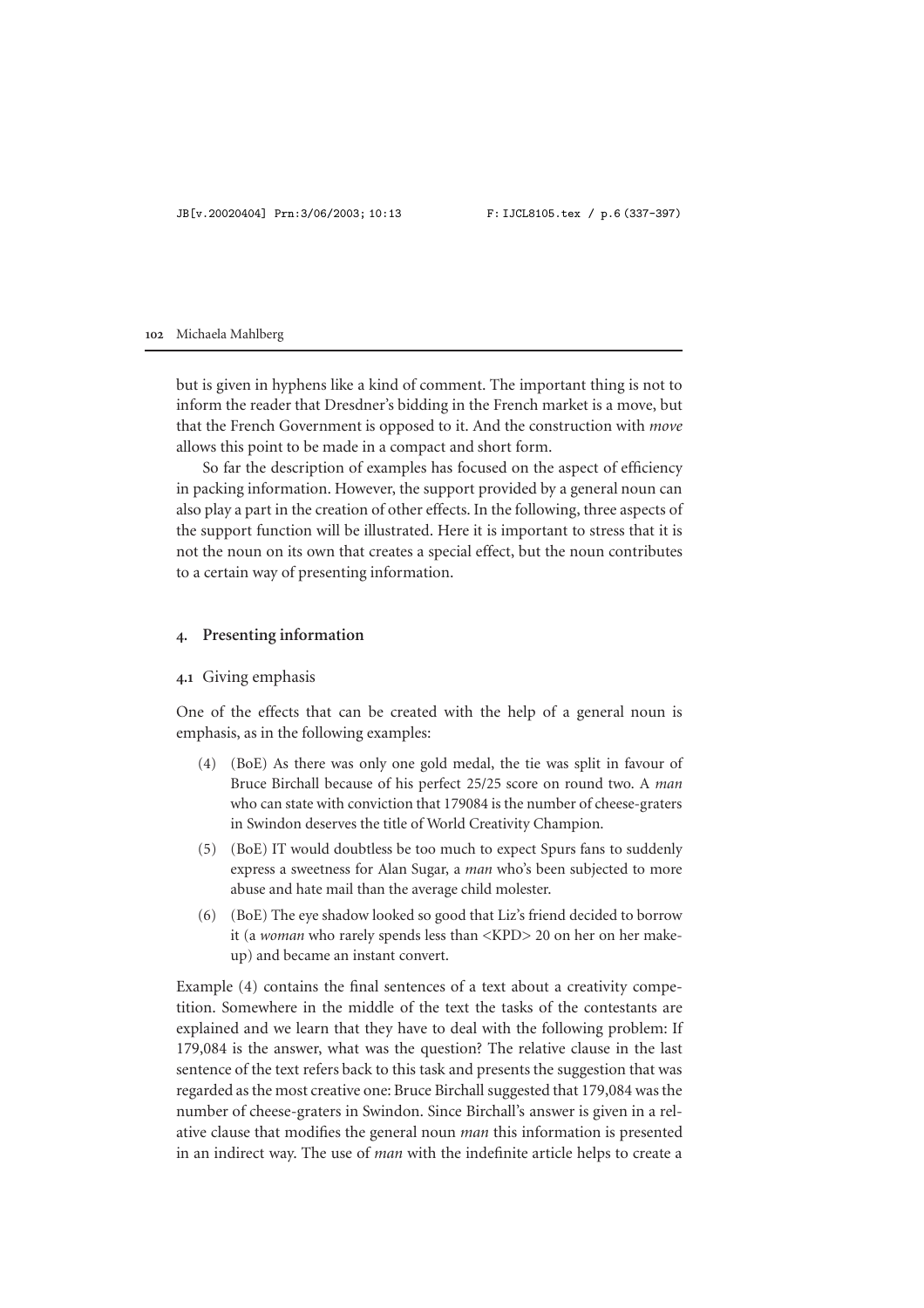sentence which could be used to talk about a class of people with the ability to give such an impressive answer. Thus the text presents it as almost inevitable that someone who was able to come up with this idea about the cheese-graters would win the competition. In this apparently general sentence, however, the information in the relative clause describes Bruce Birchall and what he did. By putting this information, which has not been mentioned before, in a defining relative clause it is given emphasis and the whole sentence is felt to create a strong impression and seems to be a good way to end the article. It even adds an ironic or mocking tone.

Examples (5) and (6) are similar to example (4) in the sense that information is presented in the form of a defining relative clause modifying a general noun. In example (5) the effect of the construction becomes particularly obvious when we compare this example with a sentence in which *a man* is left out so that the relative clause functions as a non-defining modifier of the proper name: *Alan Sugar, who ....* In this case the information appears more as an additional comment than a prominent point. Example (6) illustrates that the general noun construction can also allow for some flexibility for the position of the information presented in the relative clause, which can further contribute to giving emphasis.

# **.** Adding information in passing

While in the above examples the general noun helps to give prominence to some point that is made in the text, a general noun can also function in the opposite way.

(7) (BoE) And, of course, where there's ladies (First or otherwise), there's George Hamilton. The *man* with the chicken tikka complexion pitches up in London this Saturday for a gig hosting the British Line Dancing Championships at Wembley Arena.

In this example the author of the text comments on the colour of George Hamilton's face which to him looks like chicken tikka. This information is not presented as a central point of the text, but is given 'in passing'. Although this description of George Hamilton's looks has not been mentioned before we find it at the beginning of the sentence where we can often expect given information. Furthermore, the noun phrase *The man with the chicken tikka complexion* refers to a person who has just been mentioned while the rest of the sentence provides a lot of new information. Thus the information given in the post-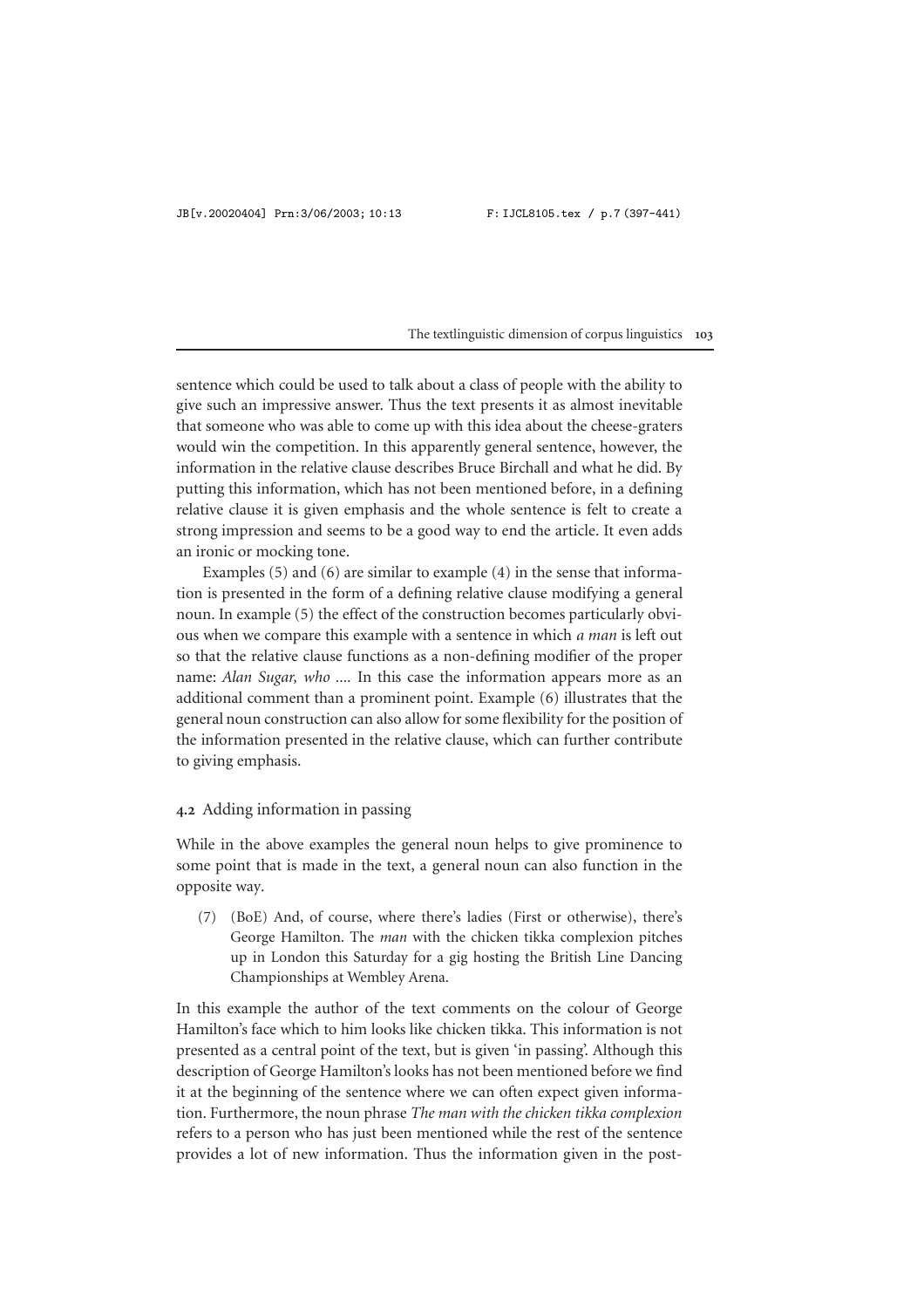modifier of *man* is integrated smoothly in the cohesive flow of the text and it is presented as if it were a point that could not be questioned. So the noun phrase with *man* allows the writer to simply slip in a comment.<sup>[4](#page-10-12)</sup> This way of presenting the information should also be seen in relation to the slightly mocking tone of the comment which is in line with the rest of the article.

# **.** Providing an introduction

The following two examples contain instances where the general noun can be regarded as a help to structure a sentence according to the information principle, which can contribute to the cohesion of a text and simplify the planning and/or decoding of a message (cf. e.g. Biber et al. [1999:](#page-10-13)896f.). The information principle assumes a preferred distribution of given and new information in the clause, so that the information load increases gradually, as in examples (8) and (9). Here the sentence begins with the general noun *man*, whose postmodifier refers back to given information which is then supplemented by new information. So the general noun helps to create a kind of introduction.

- (8) (BoE) Later on in the Prime Minister's question Mr Major DID refer to the choice of a black barrister, Mr John Taylor, as the Conservative candidate for Cheltenham. He said the reported remarks critical of Mr Taylor were not sentiments that had any place in the Conservative Party. The *man* who called Mr Taylor a bloody nigger, Mr Bill Galbraith, has admitted that [. . .]
- (9) (BNC) The *man* who played that part was Norman Lumsden, and [. . .]

Another important example of a general noun contributing to the creation of an introduction is found in the expression *the thing is*, as illustrated by the concordance lines below (10). The introductory function of this phrase, however, is somewhat different from that of the constructions in examples (8) and (9). According to Biber et al. [\(1999:](#page-10-13)1073, 1075) the phrase *the thing is* can be called an 'overture'. This is a kind of 'utterance launcher', i.e. it has "a special function of beginning a turn or an utterance" (Biber et al. [1999:](#page-10-13)1073). In such examples the noun phrase could be described as "more or less redundant from a purely propositional point of view" (Schmid [2000:](#page-10-2)9), but with regard to the communicative effect the general noun fulfils the support function. In the textual flow *thing* helps to provide a kind of introduction or focusing device. This construction is mainly used in spoken English, where it can also be used to give speakers time to plan or organise what they are saying.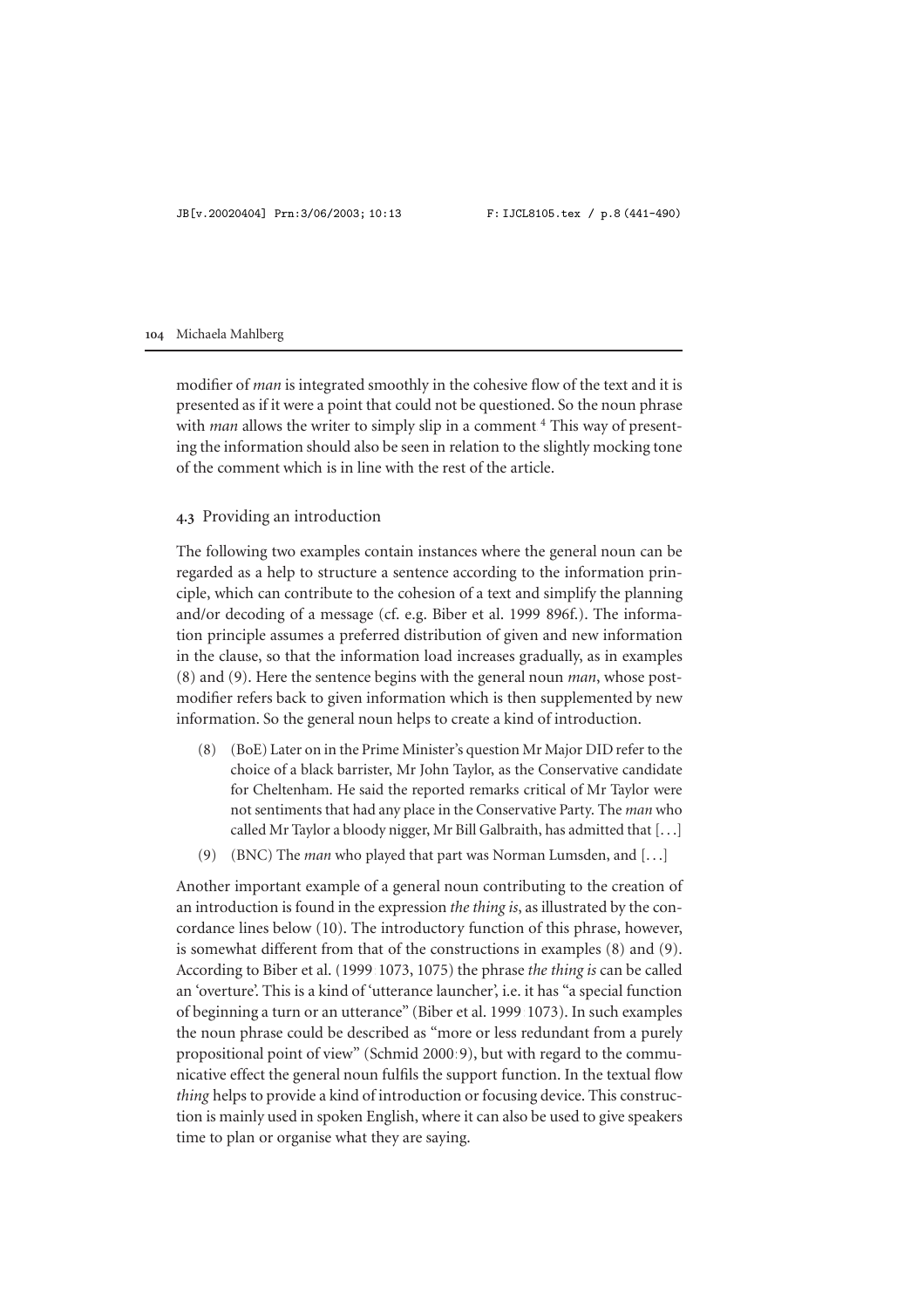#### (10) *thing* BoE

t it. <ZG0> <F0X> Yeah. Well the thing is she offered me less really when we become European now the thing is the British Isles are to teachers? <M06> Yeah. He the thing is I mean he's not an ious appreciation. 'Anyway, the thing is, a lot of these old tly put the phone back. <p> The thing is, it was the same man both at's what we got in America. The thing is, more of us are out of the is bus: it's my mobile home. The thing is, you can be huge in Europe,

## **. Levels of description**

For a brief discussion of some major theoretical implications of the support function of general nouns, it is necessary to return to Hunston and Francis' [\(1999\)](#page-10-8) concept of 'pattern'. In the above examples we found the nouns under investigation in some constructions that seem to be associated with these nouns and in this sense there is a similarity to the idea of pattern. For the representation of patterns Hunston and Francis [\(1999:](#page-10-8) 44ff) use a shorthand coding system. With such shorthand symbols we could represent the constructions found in examples (4) to (6), for instance, as *a* **N pron-rel**, where **N** stands for the nouns that occur in this construction, in our case *man* and *woman*, and **pron-rel** represents the relative pronoun. Such a pattern, however, cannot be found within Hunston and Francis' [\(1999\)](#page-10-8) theoretical framework. They argue that "relative clauses can qualify almost any noun, and are not considered to be part of their complementation patterns" (Hunston & Francis [1999:](#page-10-8)49). However, within the framework discussed here, relative clauses can belong to the characterising features of certain nouns because we take a larger contextual perspective: the context makes clear that the information which is presented in a construction containing a general noun is used to characterise a specific person. This person has been introduced in the preceding text and we can even find a name, like *Bruce Birchall* in the cheese-graters example (4), or another rather precise term, like *Liz' s friend* (example (6)). It is because of this contextual information that the general noun can be interpreted as contributing to an effective way of presenting information that gives emphasis to some point made in the text.

Since the textual perspective focuses on different aspects of meaning than the pattern grammar approach does, it can unveil other associations between meanings and constructions. The description of patterns mainly takes into account what can be described as lexico-grammatical meaning while the identifi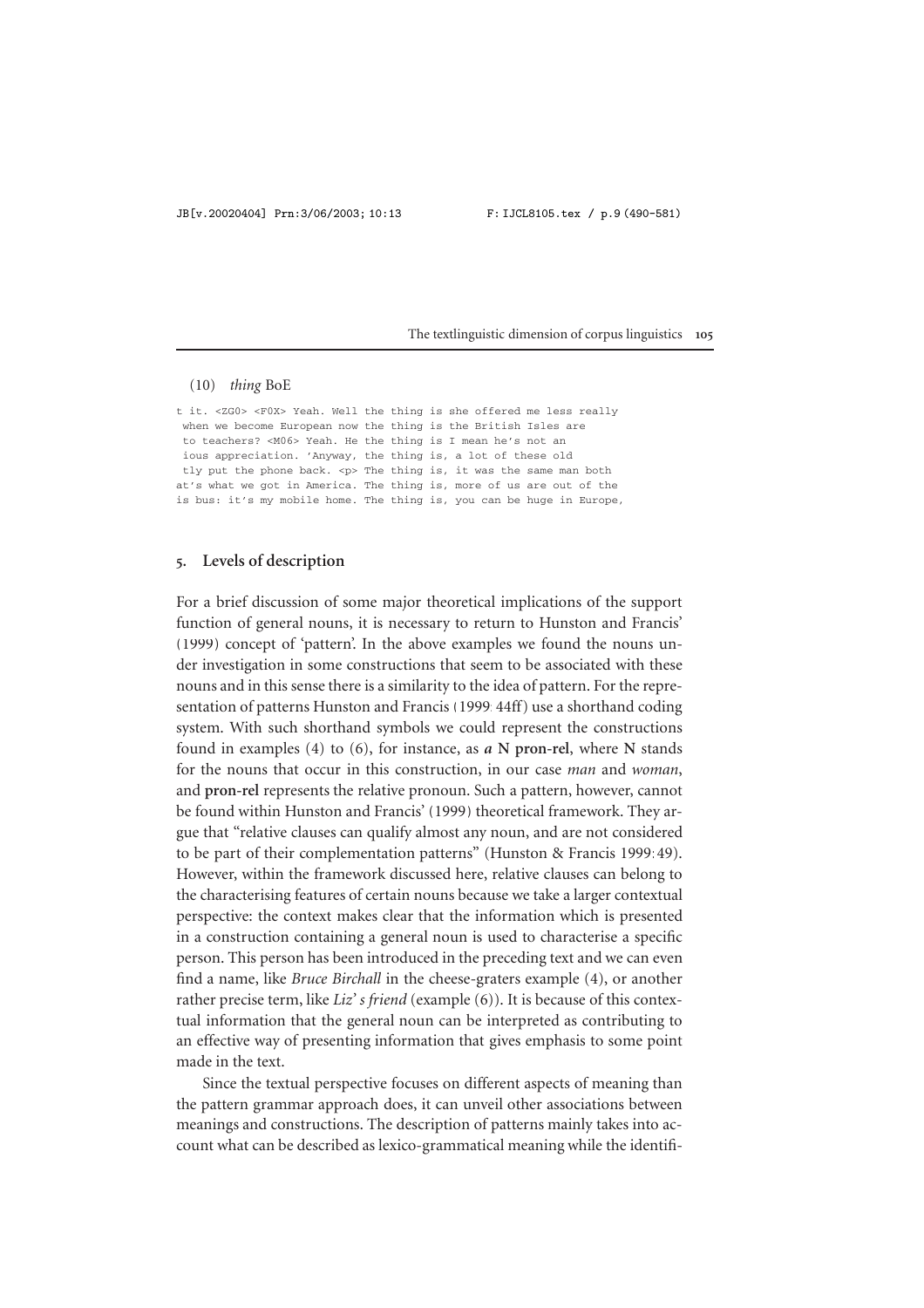cation of the support function also depends on those aspects of meanings that belong to the textual behaviour of a word.<sup>5</sup> Thus, for the concept of the support function it is essential to take two levels into consideration. First, we have the structural or grammatical level, where we look at the nouns in their immediate context and where we can identify which constructions they occur in. On this structural level we could even interpret some of the examples described in this article as cases where the general noun needs supporting information: since it could not stand alone, it needs a defining or restrictive modifier. But this leads to the second point: the textual level. On the textual level we look at the nouns in their broader context and here we can describe which effects the noun can help to create with regard to longer stretches of text or even the whole text. It is only then that we see how the general noun helps to **present** some piece of information in a certain way. When Halliday [\(1970:](#page-10-15)326) talks about the textual function of language he points out an aspect which is of particular importance for the definition of the support function: "it is only because we can select the desired form of the message that we can also use language effectively both to represent and experience and to interact with those around us". It is this textual point of view that makes us describe combinations of words as emphasising devices, as means to slip in comments or to provide an introduction, as in the examples above. Even though there seems to be some considerable overlap between patterns and those word combinations in which a general noun fulfils the support function, the textual point of view can lead to a different interpretation of a construction than would be the case in the pattern grammar framework.

# **. Conclusion**

As one of the factors that play a part in a corpus linguistic characterisation of general nouns, the support function is an example of how the textual behaviour of words can be regarded as part of their meaning. This textual perspective calls for an integration of structural description and functional interpretation. Within the scope of the present article, however, it was only possible to present some tentative steps in this direction. Having made clear that grammar and lexis cannot be separated, corpus research needs to go further and pay appropriate attention to the textlinguistic dimension of meaning. Then a corpus is truly exploited as a collection of texts and not only as a source of concordance lines.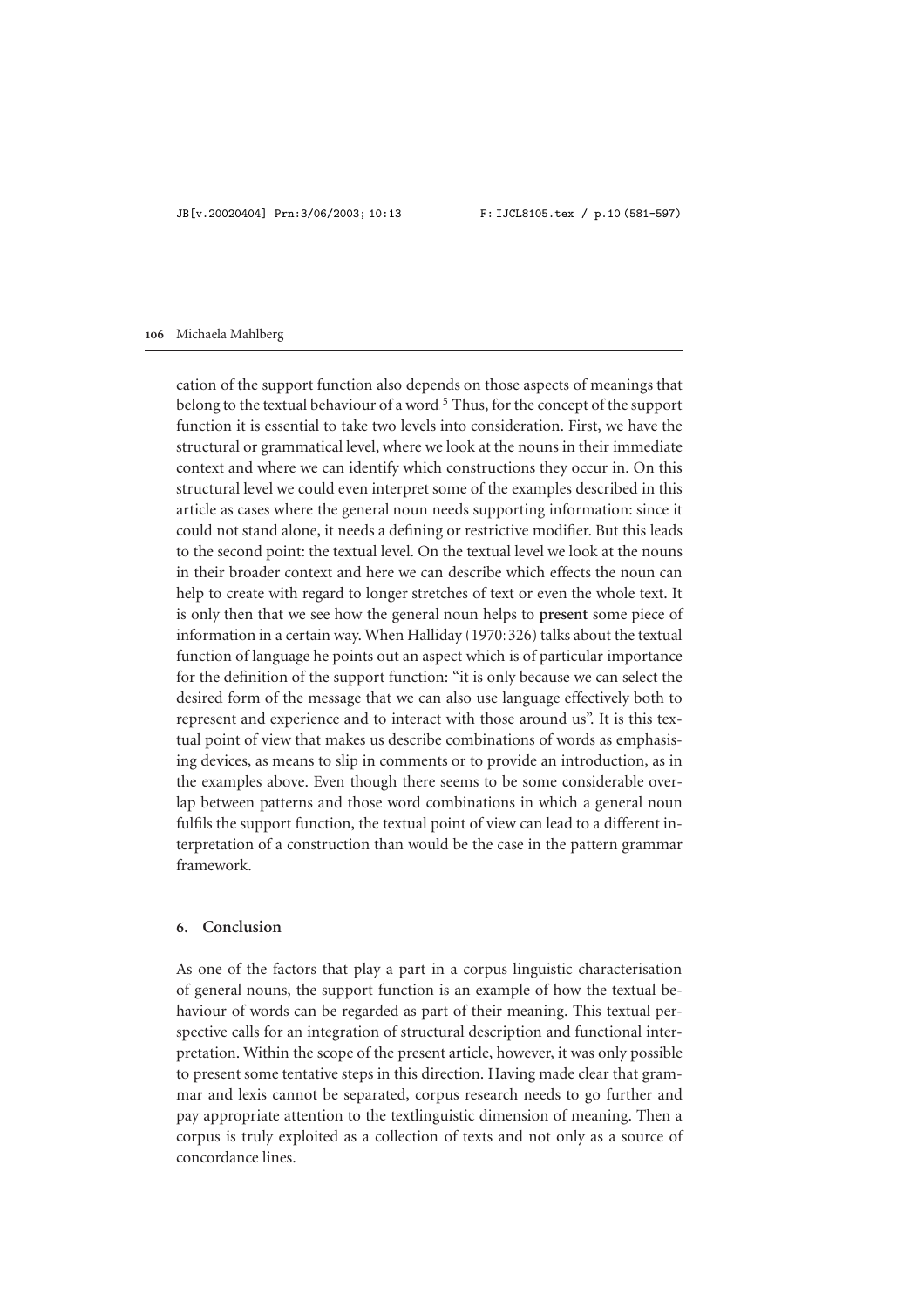### **Notes**

<span id="page-10-4"></span>**.** Frequency has to be seen with regard to various factors such as 'genre', for instance.

<span id="page-10-5"></span>**.** An important point is the relationship between general nouns and pronouns. While theoretical approaches emphasise similarities and seem to suggest some extent of interchangeability of pronouns and general nouns, as in Halliday and Hasan's [\(1976:](#page-10-0)279) 'ascent' example, corpus data does not seem to provide strong support for this assumption (Mahlberg [2000\)](#page-10-3).

<span id="page-10-9"></span>**.** Throughout the article I will use the abbreviations 'BNC' and 'BoE'.

<span id="page-10-12"></span>**.** Francis [\(1994\)](#page-10-16) finds similar evidence for 'restrospective labels', which can bring in a comment or an evaluation "without having to make a special point of it" (Francis [1994:](#page-10-16)97).

<span id="page-10-14"></span>**.** The textual dimension is briefly hinted at in the Pattern Grammar when the group of 'shell nouns' is identified (cf. Hunston & Francis [1999:](#page-10-8)185ff.)

# **References**

- <span id="page-10-13"></span>Biber, D., Johansson, S., Leech, G., Conrad, S., & Finegan, E. (1999). *Longman Grammar of Spoken and Written English*. Harlow: Longman.
- <span id="page-10-11"></span>*Collins Cobuild English Dictionary for Advanced Learners.* (2001). J. Sinclair (Ed.), 3rd ed., Glasgow: HarperCollins.
- Firth, J. R. (1957). *Papers in Linguistics 1934–1951*. London: OUP.
- <span id="page-10-6"></span><span id="page-10-1"></span>Francis, G. (1986). *Anaphoric Nouns*. Birmingham: English Language Research, University of Birmingham (Discourse Analysis Monograph 11).
- <span id="page-10-16"></span>Francis, G. (1994). Labelling discourse: an aspect of nominal-group lexical cohesion. In M. Coulthard (Ed.), *Advances in Written Text Analysis* (pp. 83–101). London: Routledge.
- <span id="page-10-15"></span>Halliday, M. A. K. (1970). Functional diversity in language as seen from a consideration of modality and mood in English. *Foundations of Language, 6*, 322–361.
- <span id="page-10-0"></span>Halliday, M. A. K., & Hasan, R. (1976). *Cohesion in English.* London: Longman (English Language Series 9).
- <span id="page-10-8"></span>Hunston, S., & Francis, G. (1999). *Pattern Grammar. A Corpus-driven Approach to the Lexical Grammar of English*. Amsterdam: Benjamins (Studies in Corpus Linguistics 4).
- <span id="page-10-10"></span>*Longman Dictionary of Contemporary English.* (1995). D. Summers (Ed.), 3rd ed., Harlow: Longman.
- <span id="page-10-3"></span>Mahlberg, M. (2000). *Untersuchungen zum Konzept der 'general nouns'*. University of Bonn (unpublished thesis).
- Mahlberg, M. (in preparation). *General Nouns from a Corpus Linguistic Perspective.*
- <span id="page-10-2"></span>Schmid, H.-J. (2000). *English Abstract Nouns as Conceptual Shells. From Corpus to Cognition.* Berlin: Mouton de Gruyter (Topics in English Linguistics 34).
- <span id="page-10-7"></span>Sinclair, J. (1998). The lexical item. In E. Weigand (Ed.), *Contrastive Lexical Semantics* (pp. 1–24). Amsterdam: Benjamins.